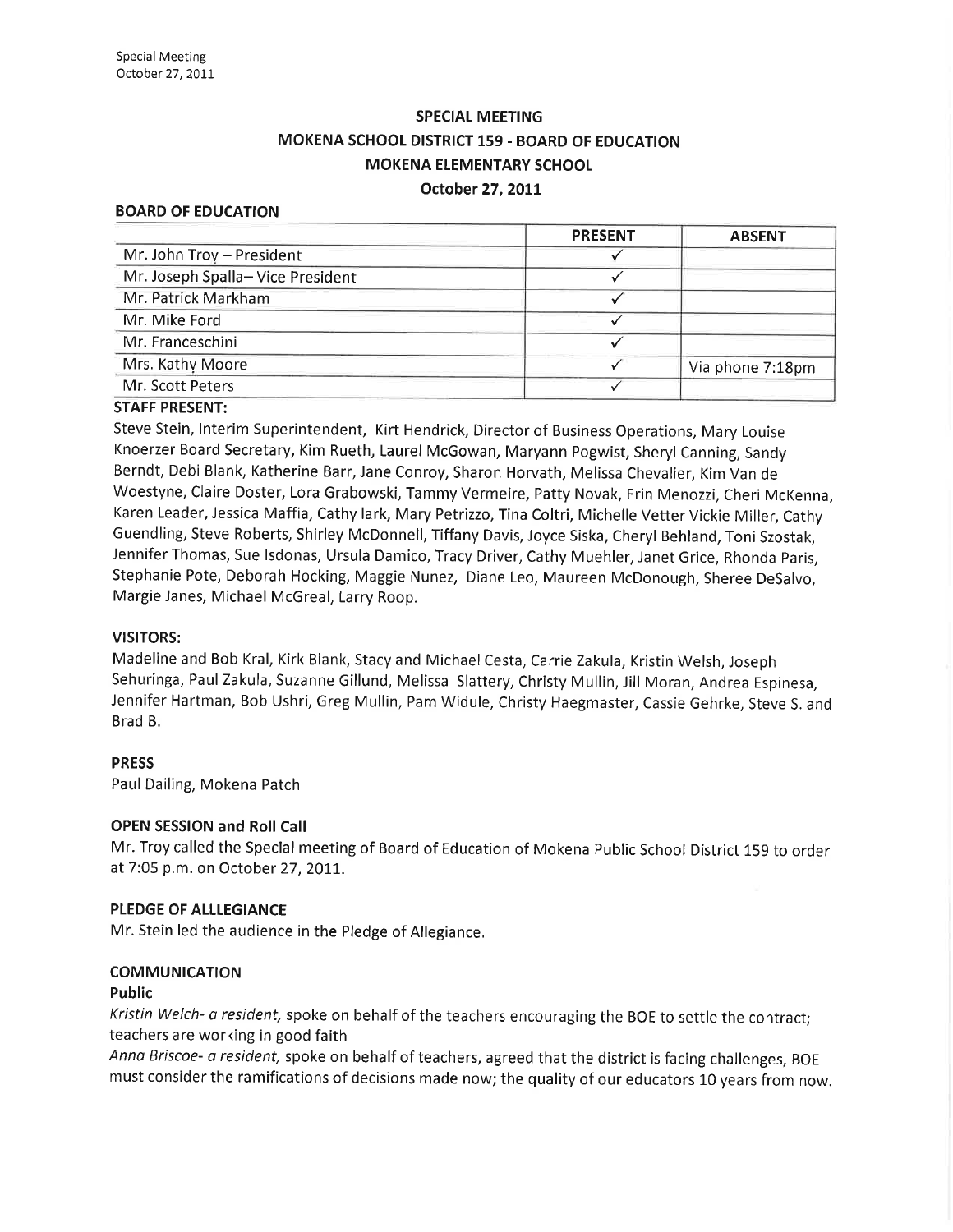## INFORMATION REPORT

## CURRICULUM SCOPE AND ASSIGNMENTS

Mr. Troy presented to the Board of Education the Curriculum Committee scope and initial assignments; Early Start program and Kindergarten half day vs. whole day program and committee members.

Mr. Spalla asked Committee for their needs in terms of Technology.

Mr. Peters asked the committee to relay their budget needs to Finance Committee.

## CLASSIFIED JOB CHANGE

Mr. Stein presented to Board of Education the classified job status change and pay.

## **CLOSED SESSION**

At 7:15 p.m., Mr. Peters moved to go to Closed Session for matters relating to personnel to return; motion was seconded by Mr. Spalla. Closed session was opened by unanimous vote. Mrs. Moore was present via phone.

## OPEN SESSION

At 8:10p.m. Mr. Troy motioned to call Open Session to order. Roll Call vote was taken; all present.

Brian Cummins, a resident, spoke of his concerns about an unsettled contract; make every effort to sustain the highest quality of education; wants a solution.

## ACTION REQUESTS

#### Recommended Motion:

Mrs. Moore moved to accept the Curriculum Committee's scope and initial assignments and members as presented. The motion was seconded by Mr. Ford.

Stacy Cesta, a resident, spoke after the motion was made, regarding the settling of the teacher's contract; she has high expectations of public education and MpS 159.

Mrs. Moore addressed Board President Troy in regards to Roberts Rules; allowing public comment which was not in reference to the motion on the table.

# **On Roll Call**

Ayes: Mr. Ford, Mr. Franceschini, Mr. Markham, Mrs. Moore, Mr. Peters, Mr. Spalla, Mr, Troy Nays: None **Abstain:** None MOTION CARRIED 7.0

#### Recommended Motion:

Mrs. Moore approved classified status change of Mary Louise Knoerzer to superintendent executive secretary, effective July 1, 2011 at \$19.03 per hour, 8 hours per day, 260 days per year; with retroactive pay to August 11, 2010 in the amount of \$3,899.28. The motion was seconded by Mr. Ford.

Mory Cummins commented on this motion.

# **On Roll Call**

Ayes: Mr. Ford, Mr. Franceschini, Mr. Markham, Mrs. Moore, Mr. Peters, Mr. Spalla, Mr. Troy Nays: None **Abstain:** None